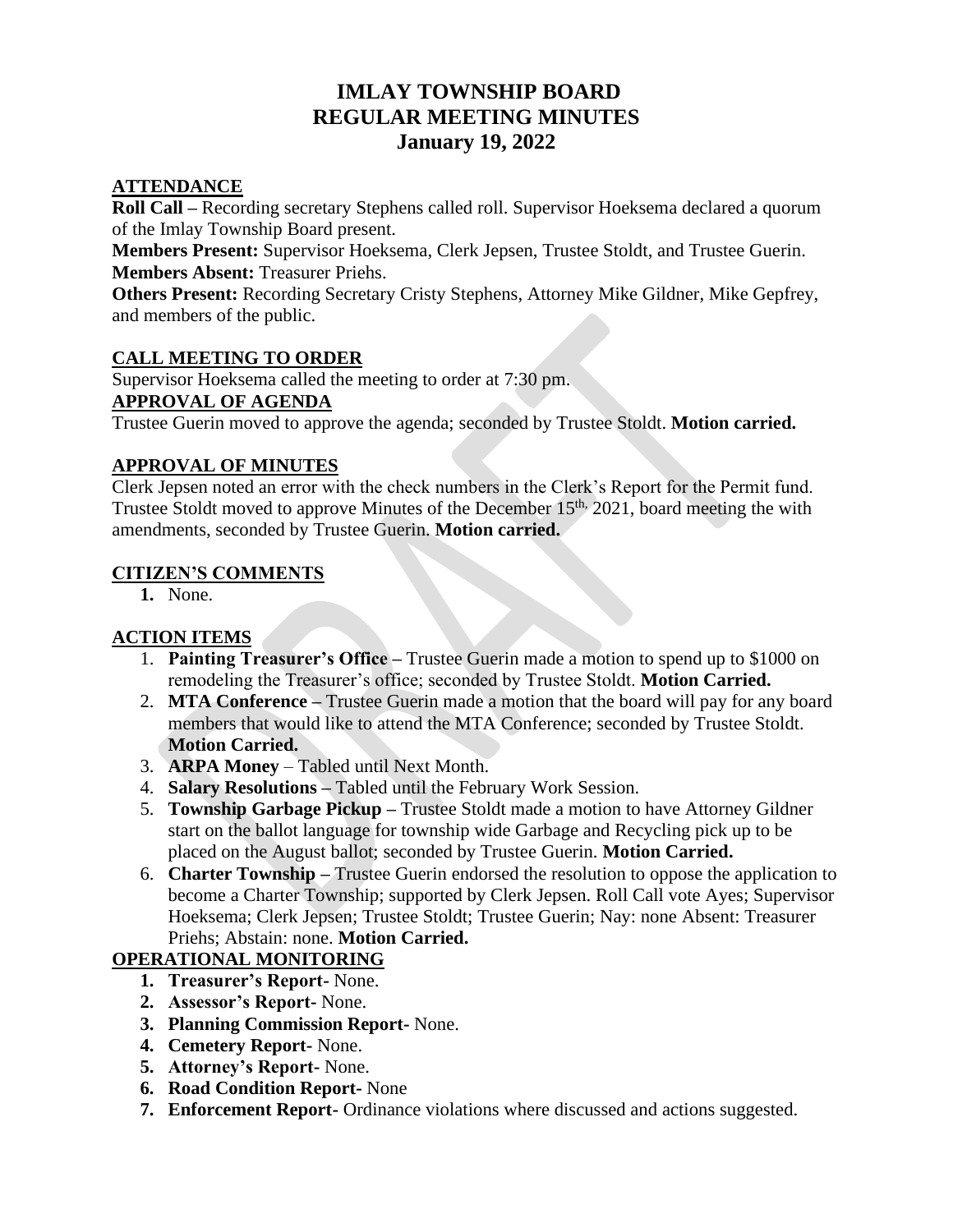# **BILLS TO BE PAID**

*Bills to be paid-* Trustee Stoldt moved to approve the bills as presented; seconded by Trustee Guerin. **Motion carried.**

| <b>Checks Pre-Approved and Written</b> |                        |
|----------------------------------------|------------------------|
| (Included as expenses in the budget)   |                        |
|                                        | <b>Total for Month</b> |
| <b>General Fund</b>                    | \$27,975.57            |
| <b>General Fund Payroll</b>            | \$10,098.59            |
| check #13904-13937, 1 EFTPS            |                        |
| <b>General Fund Fire Protection</b>    | \$0.00                 |
| check#                                 |                        |
| <b>Cemetery Fund</b>                   | \$3,831.96             |
| check #4798-4804, 1 EFTPS for checks   |                        |
| <b>Permit Fund</b>                     | \$11,413.75            |
| <b>Permit Fund Payroll</b>             | \$2,643.46             |
| check #1522-1534, 1 EFTPS              |                        |
| <b>OEFMP</b>                           | \$0.00                 |
| check#                                 |                        |
| <b>Perpetual Care</b>                  | \$0.00                 |
| <b>Water Fund</b>                      | \$1,318.36             |
| check #211008-211012                   |                        |
|                                        |                        |
| <b>TOTAL PAID (all funds)</b>          | \$57,281.69            |

#### **ADJOURNMENT**

The meeting was adjourned at 8:38 pm.

**RESPECTFULLY SUBMITTED**

\_\_\_\_\_\_\_\_\_\_\_\_\_\_\_\_\_\_\_\_\_\_\_\_\_\_\_\_\_\_ \_\_\_\_\_\_\_\_\_\_\_\_\_\_\_\_\_\_\_\_\_\_\_\_\_\_\_\_\_\_

Carla Jepsen, Imlay Township Clerk Steve Hoeksema, Imlay Township Supervisor

\_\_\_\_\_\_\_\_\_\_\_\_\_\_\_\_\_\_\_\_\_\_\_\_\_\_\_\_ Cristy Stephens, Recording Secretary